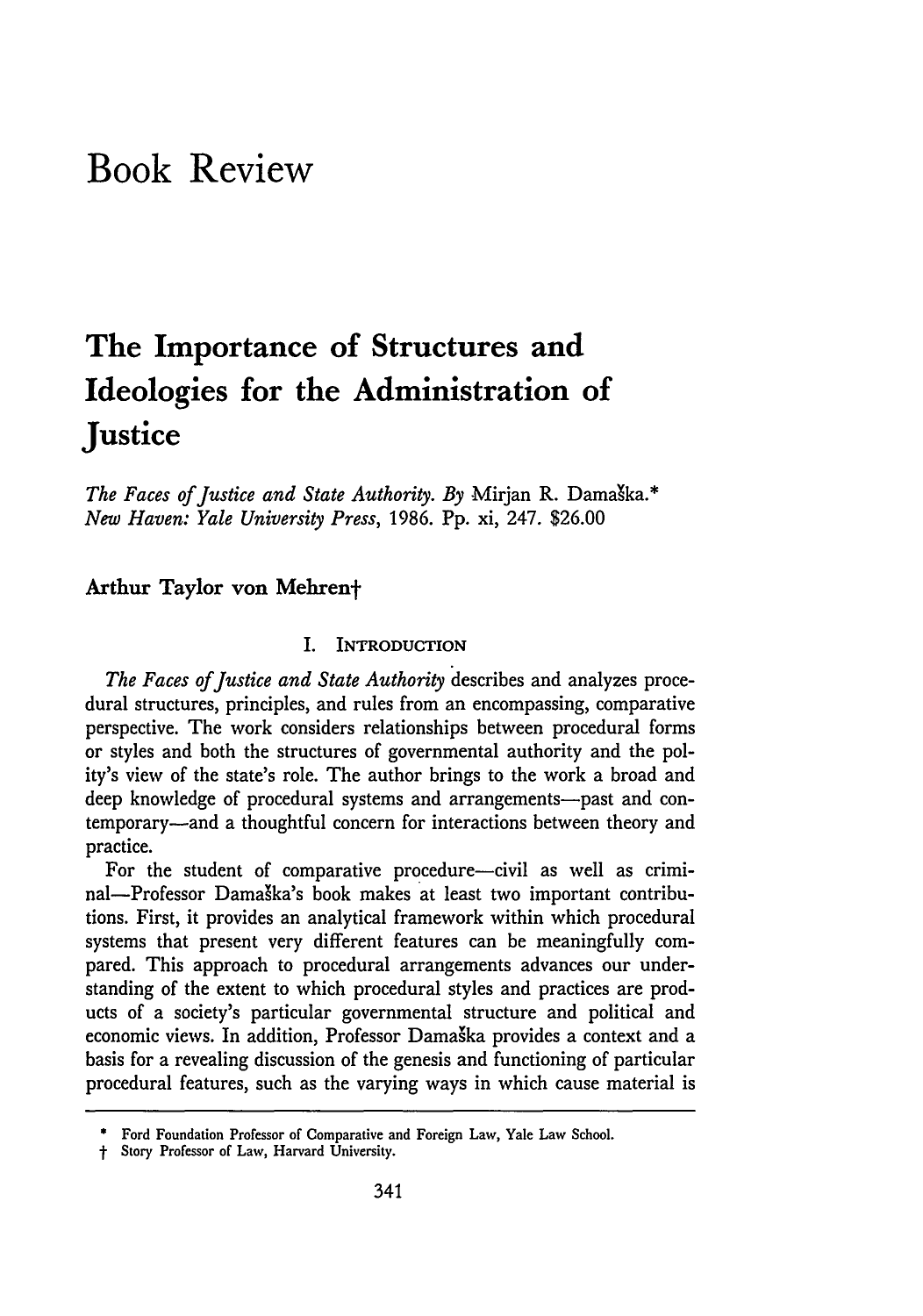gathered for presentation to the adjudicator and the extent to which the adjudicator directs and controls the dispute-resolution process.

The book argues that in fundamental respects all procedural systems are shaped by two ranges of considerations: (1) whether the officialdom of the legal order in question is basically hierarchical or coordinate in form and (2) whether the goal of justice is seen as the implementation of policy (the activist state) or the resolution of conflict (the reactive state). Theoretically, these two ranges of considerations allow for four paradigms: (1) hierarchical-authority and policy-implementation; (2) hierarchicalauthority and conflict-resolution; (3) coordinate-authority and policyimplementation; and (4) coordinate-authority and conflict-resolution.<sup>1</sup> Certain procedural characteristics reflect both components of a given paradigm; other characteristics are attributable to only one component. The most marked differences in procedural arrangements will occur in systems which derive, respectively, from the first and the fourth paradigms. However, important similarities may exist in procedural systems related to significantly different paradigms. In such cases, one must look to historical considerations for explanation and understanding.

#### II. **STRUCTURES OF AUTHORITY**

Professor Damaška first discusses the organization of adjudicatory authority. He contrasts the hierarchical and coordinate ideals and explores the procedural implications of each ideal form. For each, three pairs of elements are decisive: **(1)** whether those who operate the system are professional, permanent officials or untrained, transitory personnel; (2) whether the system's personnel are organized into a strict hierarchy; and (3) whether decisions are rendered pursuant to "technical" standards or to "undifferentiated or general community norms."<sup>2</sup> The hierarchical ideal of officialdom, Professor Damaška argues, is embodied in a system marked by professional officials who are organized in a strict hierarchy and who render decisions according to technical standards. The coordinate ideal, on the other hand, encourages reliance on lay officials, horizontal distribution of authority, and recourse to standards of substantive justice in deciding controversies.<sup>8</sup> While these neat patterns are not characteristic of all actual systems, they do provide a convenient classificatory mechanism. The models are particularly useful because, in the author's view, "To the extent to which the organization of judicial authority influences the design of the legal process, the hierarchical and the coordinate ideals **• . .** offer a convenient perspective upon the always intriguing, never fully

**<sup>1.</sup>** M. **DAMASKA, THE FACES OF JUSTICE AND STATE AUTHORITY** 181 **(1986)** [hereinafter by page number only].

<sup>2.</sup> P. **16;**

<sup>3.</sup> P. 23-28.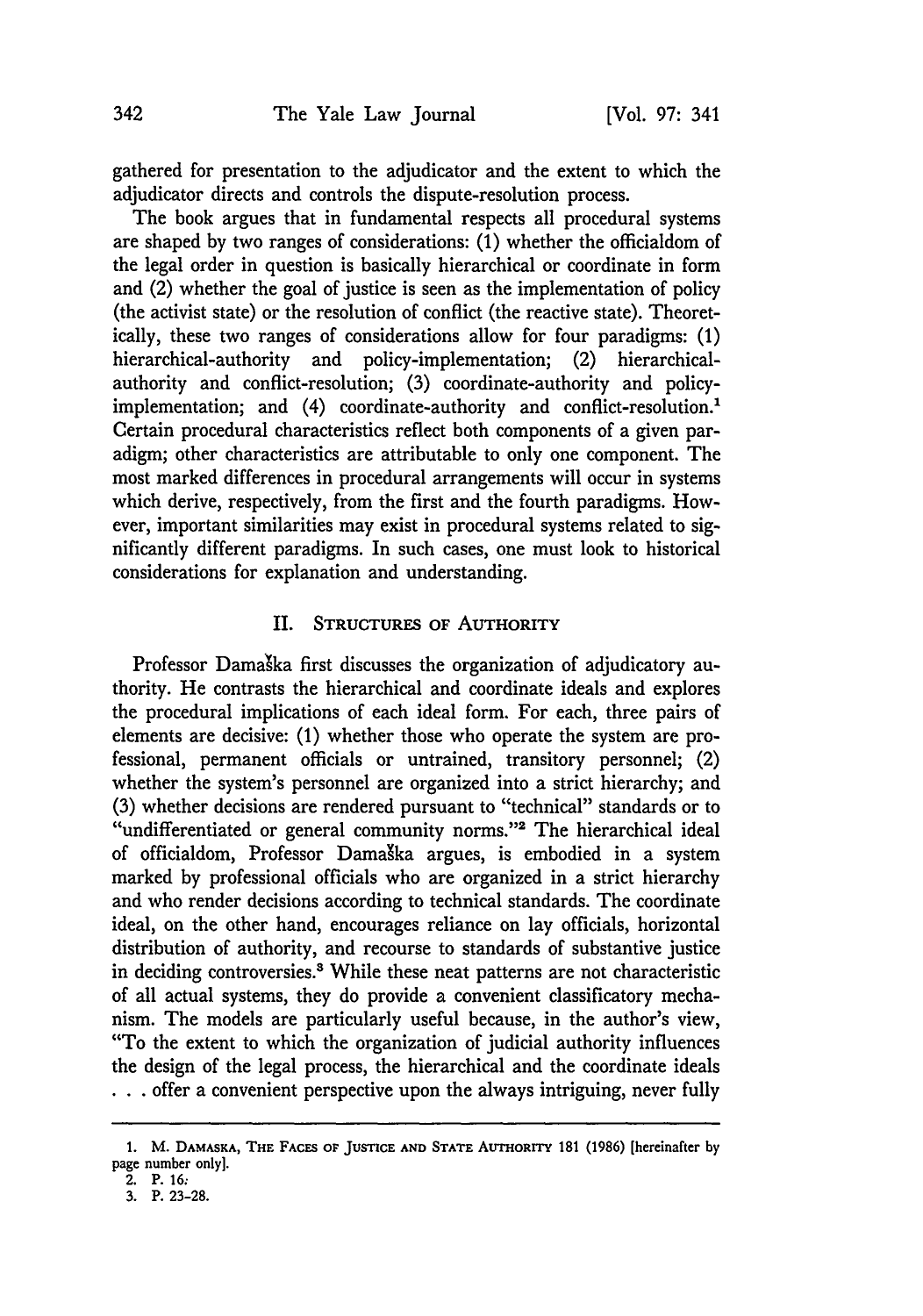grasped contrast between Continental and Anglo-American styles of administering justice."" Against this theoretical background, Professor Damaka discusses briefly and in historical context Continental European and Anglo-American administrations of justice. He concludes that the former has close affinities to the hierarchical, the latter to the coordinate ideal. These affinities are seen to generate and sustain characteristics congenial to the relevant ideal form. "Reciprocities between procedural authority and procedural form  $\ldots$  [are then] explored in more systematic fashion."'

The problem posed is "[w]hat features of the legal process, or elements of its design, can be attributed to specific characteristics of hierarchical and coordinate organizations? What bearing do attitudes prevailing in one or another setting have on procedural form?"<sup>6</sup> In other words, what are the procedural styles characteristic of each system?

For Professor Damaka, the hierarchical ideal implies the following procedural arrangement:7 the availability of regular and comprehensive hierarchical review; the primordial importance of the case file which condenses and abstracts the cause materials; piecemeal trials; the exclusivity of the official process;8 and a desire to regulate the legal process to the extent feasible by "an internally consistent network of unbending rules."<sup>9</sup> The contrasting implications for procedural arrangements of the coordinate ideal are the following:<sup>10</sup> the concentrated trial, relatively little emphasis on regular appellate review, reliance on oral communication and live testimony (rather than on a written record) and on private action, especially in preparing material for consideration at trial, and trials subject to extensive technical regulation but with the adjudicator retaining considerable discretion.

#### III. **FUNCTIONS OF GOVERNMENT**

Having considered various connections "between the administration of justice and the *structure* of authority," Professor Damaška discusses "how different conceptions about the *function* of government can affect the shape of the legal process."<sup>11</sup> For purposes of this discussion he posits two polar or ideal visions: the reactive state and the activist state.

[The former] is limited to providing a supporting framework within

<sup>4.</sup> P. **17.**

**<sup>5.</sup>** P. 46.

**<sup>6.</sup>** P. 47.

**<sup>7.</sup>** P. **47-56.**

**<sup>8.</sup>** This includes suspicion of pre-trial contact between lawyers and witnesses and of privately retained experts. *Id.* at **53-54.**

**<sup>9.</sup> P. 54-55.**

**<sup>10.</sup>** P. **57-66.**

**<sup>11.</sup>** P. **70** (emphasis in original).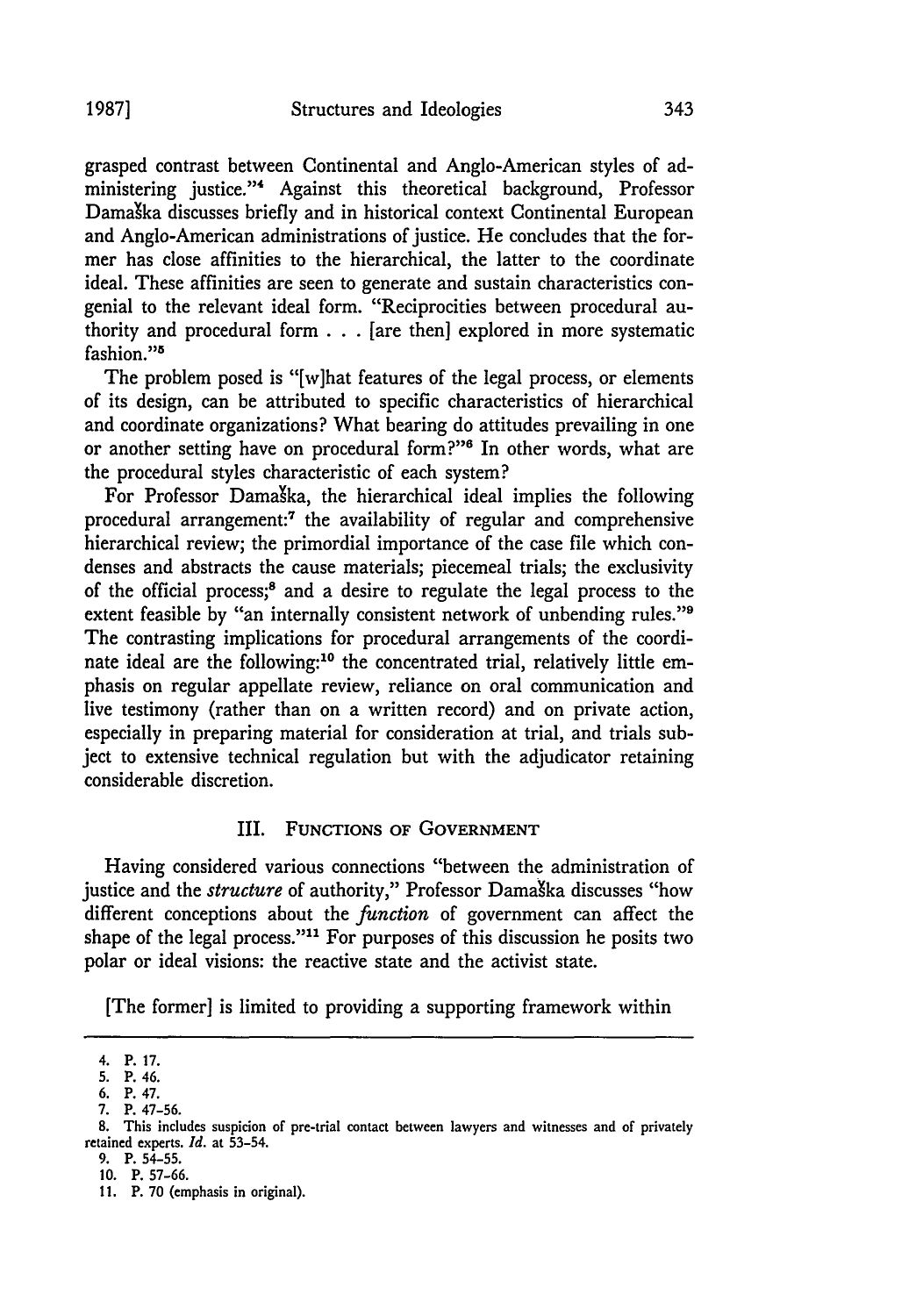which its citizens pursue their chosen goals. Its instruments must set free spontaneous forces of social self-management. The state contemplates no notion of separate interest apart from social and individual (private) interests; there are no inherent state problems, only social and individual problems.12

The activist state, in contrast, "does much more than adopt a few propulsive policies and welfare programs. It espouses or strives toward a comprehensive theory of the good life and tries to use it as a basis for a conceptually all-encompassing program of material and moral betterment of its citizens."<sup>13</sup>

For the reactive state, "to administer justice is always to engage in dispute resolution . . . . "<sup>14</sup> "Adjudicators merely preside over the disputation of the adverse parties and intervene in the process only insofar as intervention is required to monitor and to ensure the fair disposition of incidental controversies."<sup>15</sup> The lawsuit is seen as a symbolic contest in which judges rely on counsel to develop legal arguments and supply authority. Indeed,

the reactive state is never "inquisitive" about the true state of affairs independently of the interaction of its citizens, even within those segments of reality that its citizens choose to bring before its courts as a matter in dispute. The state has no interests to which private selfgovernance should be sacrificed; individual autonomy is its highest priority, and as a result, it places significant limits on the quest for truth. Moreover, since only difficult cases are litigated, the "truth"-no matter how conceived-tends to appear elusive and ambiguous. Thus, inspired by the ideology of reactive government, the conflict-solving process is indifferent to how it actually was **....** Having already accorded control over the factual parameters of the lawsuit to the parties, it also permits them to take full charge of proving the facts brought within these parameters."6

In strong contrast to the reactive state, "the activist state's conception of law as an instrument for the realization of its policy makes the legal process independent of dispute resolution."<sup>17</sup> Accordingly, a dispute between individuals may well be transformed in order to advance state policy effectively. "[A]ctivist government has little reason to tailor a lawsuit to the precise contours of an interpersonal controversy . . . . <sup>218</sup> In effect, inter-

17. P. 84.

<sup>12.</sup> P. 73.

<sup>13.</sup> P. 80.

<sup>14.</sup> P. 78.

<sup>15.</sup> P. 79-80.

<sup>16.</sup> P. 123. A detailed discussion of the characteristics of a mode of legal proceedings that is theoretically appropriate for "The Conflict-Solving Type of Proceeding" is undertaken in Chapter IV.

**<sup>18.</sup>** P. **85.**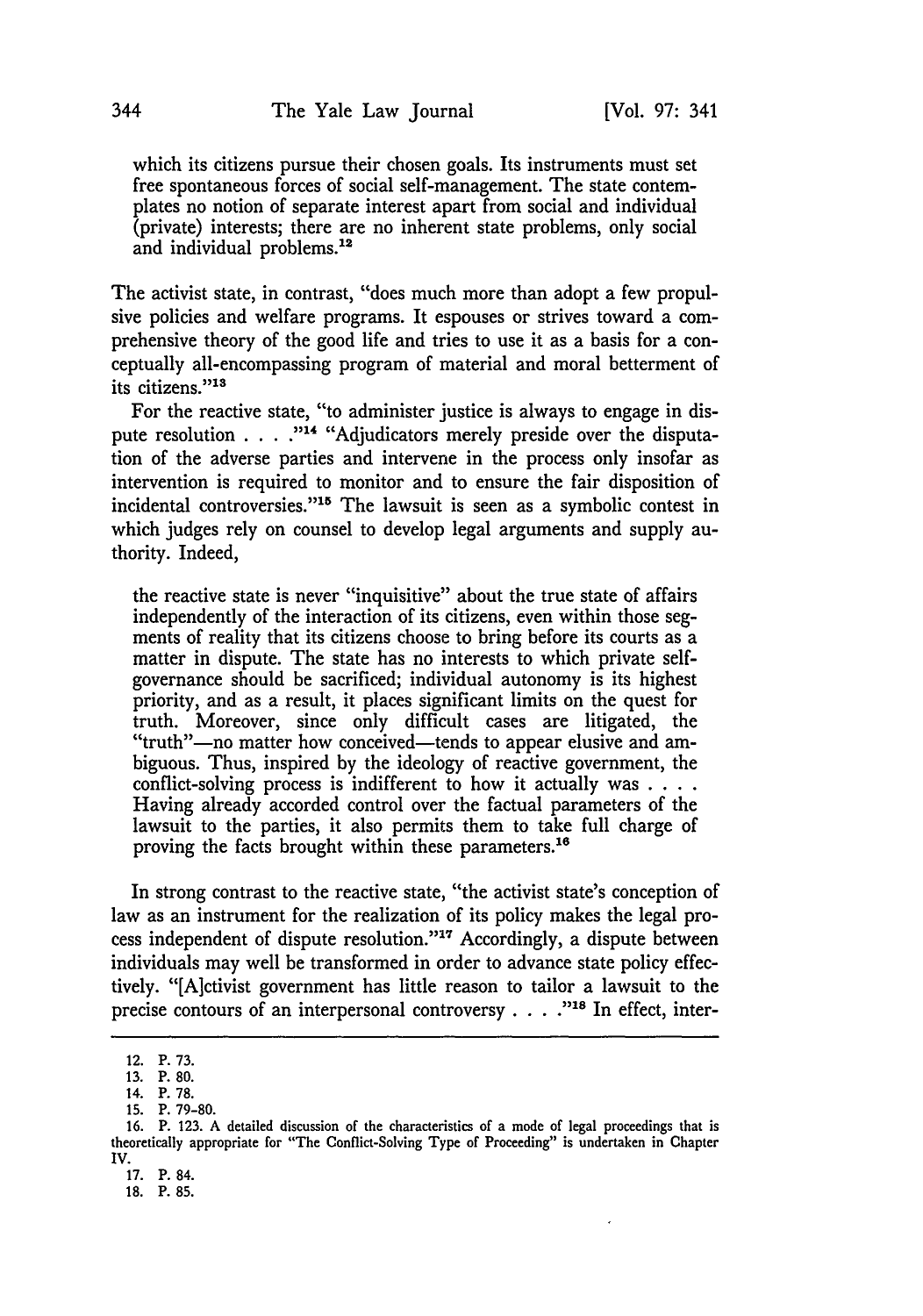personal disputes become the occasion for solving social problems revealed by an individual controversy, and the official inquest characterizes the system's procedural style. "The more fully a state realizes its activist potential, the narrower the sphere in which the administration of justice can be understood as dispute resolution, and the more the legal process is pruned of procedural forms inspired by the key image of a party-controlled contest."19 At the extreme, the system engenders "a pure investigative model of the legal process."<sup>20</sup> Unlike their role in the conflict-solving type of proceeding, private individuals or groups in the investigative model are not autonomous shapers of procedure:<sup>21</sup> "Ultimately, control over the factfinding process  $\ldots$  [is] in the hands of state officials."<sup>22</sup> This control need not, however, be exercised by the decision maker.<sup>23</sup> Finally, "[t]he readiness of an activist state to correct substantively faulty judgments is coupled with a great reluctance to disturb substantively accurate decisions, even if obtained through violation of procedural regulation."24

Considering various procedural characteristics in light of the four paradigms that result from juxtaposing the hierarchical and coordinate forms of officialdom, on the one hand, and the reactive and the activist state, on the other, Professor Damaška remarks that some features are implied by both-and others by only one-of a given paradigm's elements. The latter case produces a tension in the system. An example is seen in the hierarchical-authority/policy-implementing paradigm. An activist process tends to favor citizen participation in accessory procedural roles; a hierarchical officialdom, however, disfavors citizen participation, viewing it as "disruptive of orderly and efficient performance of technical tasks."<sup>25</sup> Where such tensions are present, procedural arrangements are inherently less stable than where no tension exists. Since both elements of this paradigm support strong official control over the fact-finding process, the absence in the system of such control is most unlikely.

#### IV. APPLICATION OF ANALYSIS TO **ACTUAL** PROCEDURAL **SYSTEMS**

In Chapter VI, "Authority and Types of Justice," Professor Damaška discusses a variety of legal systems, historical as well as contemporary, in terms of these four models. The discussion shows both the utility and the limitations of an analysis that employs pure models to examine the com-

**<sup>19.</sup>** P. **87.**

<sup>20.</sup> *Id.* A discussion of the characteristics of a mode of legal proceedings that is theoretically appropriate for "The Policy-Implementing Type of Proceeding" is undertaken in Chapter **V.**

<sup>21.</sup> P. 152. 22. P. 162. State control can be exercised in various ways; in particular, it is not necessary "for fact-finding to **be** structured and dominated by **...** [those] in charge of rendering the decision on the merits." *Id.*

**<sup>23.</sup>** *See* p. 162-64, 168-70.

<sup>24.</sup> P. 180.

<sup>25.</sup> P. **186.**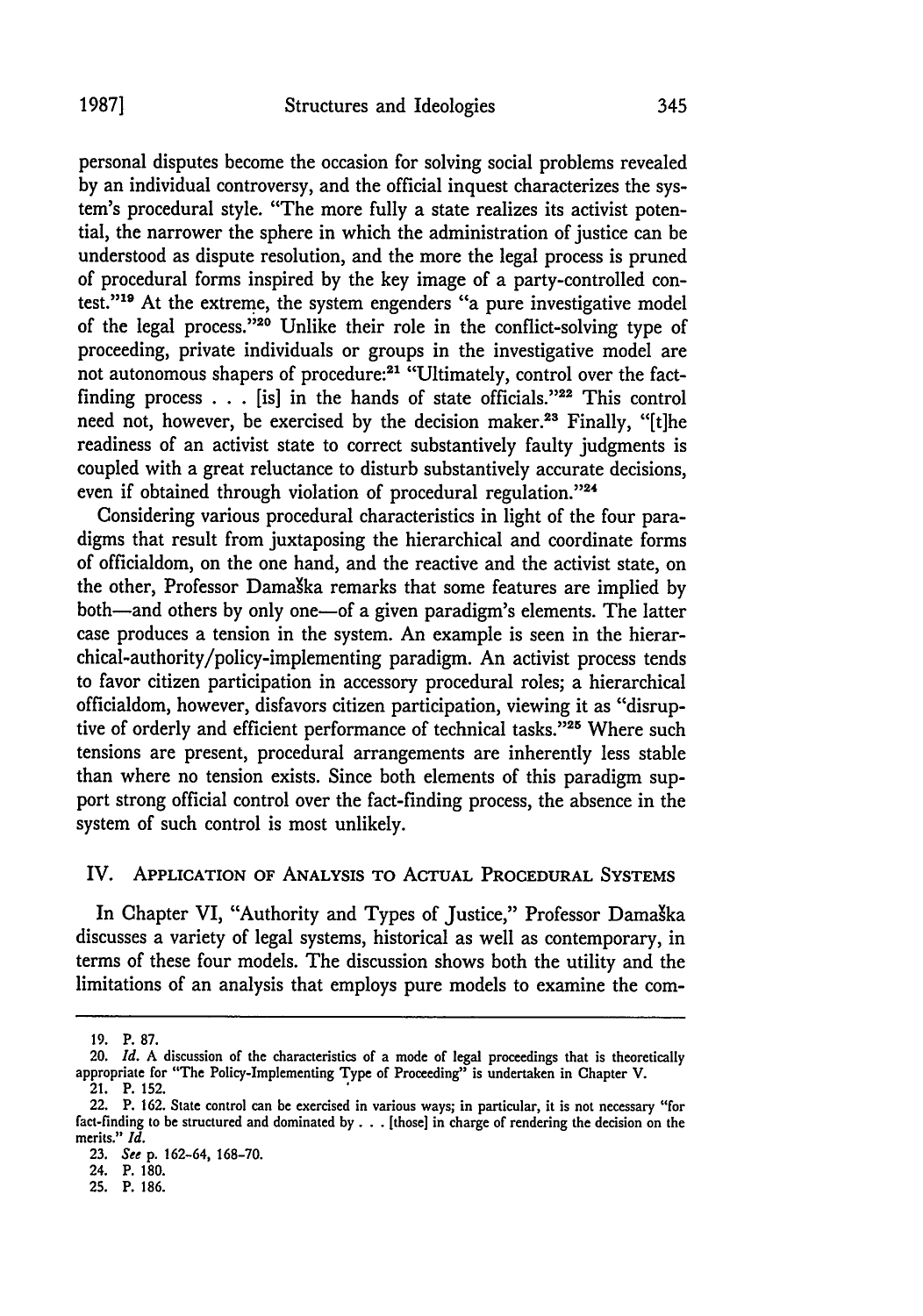plex reality of human affairs.<sup>26</sup> Soviet criminal process is presented as "a pronouncedly activist and hierarchical system";<sup>27</sup> the limiting case of this type of system is, however, China's criminal process during the period of the Cultural Revolution.<sup>28</sup> The civil process of absolutist Prussia<sup>29</sup> and of the USSR<sup>30</sup> provide further, but more muted, examples of the policyimplementing process of hierarchical officialdom in action.

Two models of the conflict-solving process are then considered: the first involving hierarchical officialdom,<sup>31</sup> the second involving coordinate officialdom.82 Here the author contrasts historical and contemporary forms of Continental European civil procedure with their Anglo-American analogues. The characteristic arrangements of Continental European procedure can be understood as reflecting the place of hierarchical officialdom in these systems. On the other hand, the tradition and present form of coordinate officialdom decisively shape Anglo-American procedure.

Chapter VI concludes with a discussion of a type of procedure that has far fewer historical or contemporary expressions than any of the other types analyzed: the policy-implementing process of coordinate officialdom.<sup>33</sup> Drawing upon Anglo-American systems for examples of this model, Professor Damaška examines such historical forms as the selfinforming jury, investigation and adjudication by justices of the peace, the grand jury, and the criminal process at assizes.<sup>34</sup> Several contemporary phenomena are considered and their affinities with the policyimplementing/coordinate-officialdom paradigm discussed; these include the role of so-called "private attorneys general," the use by federal judges in the United States of "structural" injunctions to take over the direction and management of prisons, schools, and other public institutions, and the rise of so-called public interest litigation.<sup>35</sup>

#### V. METHODOLOGICAL **AND ANALYTICAL** REFLECTIONS

Few scholars could bring to these methodological and comparative tasks such a combination of historical and contemporary learning. Certainly in the English language no analogous attempt to approach procedural systems in comparative terms has ever been made. Damaška's learning encompasses civil as well as criminal procedure and goes beyond the two

**31.** See **p.** 205-14.

34. See **p. 228-31.**

**<sup>26.</sup>** See **p.** 241-42.

**<sup>27.</sup> P. 198.**

**<sup>28.</sup>** See **p. 198-99.**

**<sup>29.</sup>** See **p.** 201-02.

**<sup>30.</sup>** See **p.** 202-04.

**<sup>32.</sup>** See **p.** 214-26.

**<sup>33.</sup>** See **p. 226-39.**

**<sup>35.</sup>** The shift from a laissez-faire to a welfare **state** model of the criminal process is also discussed. See **p. 234-37.**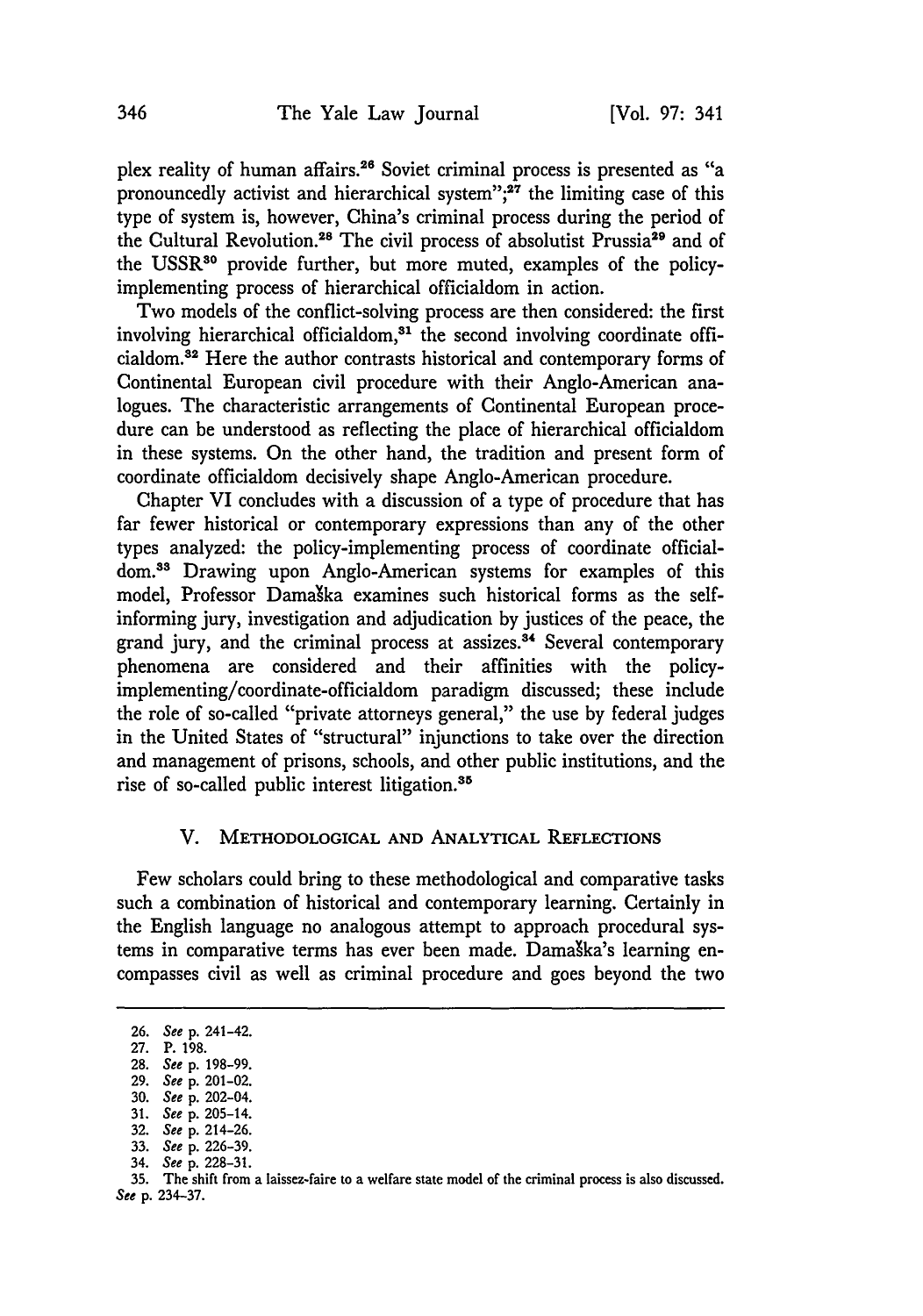great western legal traditions—the common law and the civil law—to include the experience of Soviet Russia and the People's Republic of China. *The Faces of Justice and State Authority* is an excellent, ground-breaking work.

Doubtless those who are specialists in given historical or contemporary systems of civil or criminal procedure can fault Professor Damaška on this or that detail. Of more interest and importance, however, are difficulties jurists may have with the book's methodology and general analysis. Three questions respecting the application to civil procedure<sup>36</sup> of the book's methodology and general analysis occur to this reviewer. In the first place, are there procedural policies that require attention in any procedural system and whose formative force does not turn directly on any of the elements that determine Professor Damaška's procedural paradigms? Second, are there discrete institutional characteristics, compatible with-but not necessarily entailed by—these paradigms, that significantly shape systems of civil procedure? Third, for American civil procedure, is not the decisive feature the use of untrained, transitory personnel—the jury-rather than the assertedly coordinate nature of procedural officialdom? And is the jury's presence in the final analysis a historical accident in the sense that the institution does not derive from thinking about the structure of procedural officialdom?

# *A. Universal Procedural Policies*

The first procedural policy that strikes one as a relatively independent force operating in all four paradigms is that of reasonable expedition in-depending on the paradigm-implementing policy or resolving conflict. Of course, what is considered *reasonable* expedition is, within limits, influenced by a procedural system's structure and goals. Structural considerations can, moreover, be decisive of the phase of the proceedings in which the problem is addressed. For example, during concentrated (or single-episode) first-instance proceedings, delay resulting from party maneuvers or procrastination<sup>37</sup> is unlikely to be a serious problem; instead, the problem is endemic to the pre-trial phase. Conversely, where firstinstance proceedings are discontinuous or episodic, the problem of delay centers on the trial stage.<sup>38</sup>

The point is that concern for delay in itself brings about institutional

**<sup>36.</sup>** Having never worked with comparative criminal procedure, this reviewer is not in a position to opine about possible difficulties in the criminal area.

<sup>37.</sup> Delay due to inadequate staffing of the system is a different matter, of course. But the remedies are more clear-cut: either change the substantive or procedural law to make more efficient use of existing faculties and personnel or increase the number of personnel.

<sup>38.</sup> *See* A. von Mehren, *The Significance for Procedural Practice and Theory of the Concentrated Trial. Comparative Remarks,* in 2 **EUROPXISCHES RECHTSDENKEN IN GESCHICHTE UND GFENWART** 361, 367-70 (N. Horn ed. 1982); A. **VON MEHRFN** & J. GORDLEY, **THE** CIVIL LAW SYSTEM 207-08 (2d ed. 1977).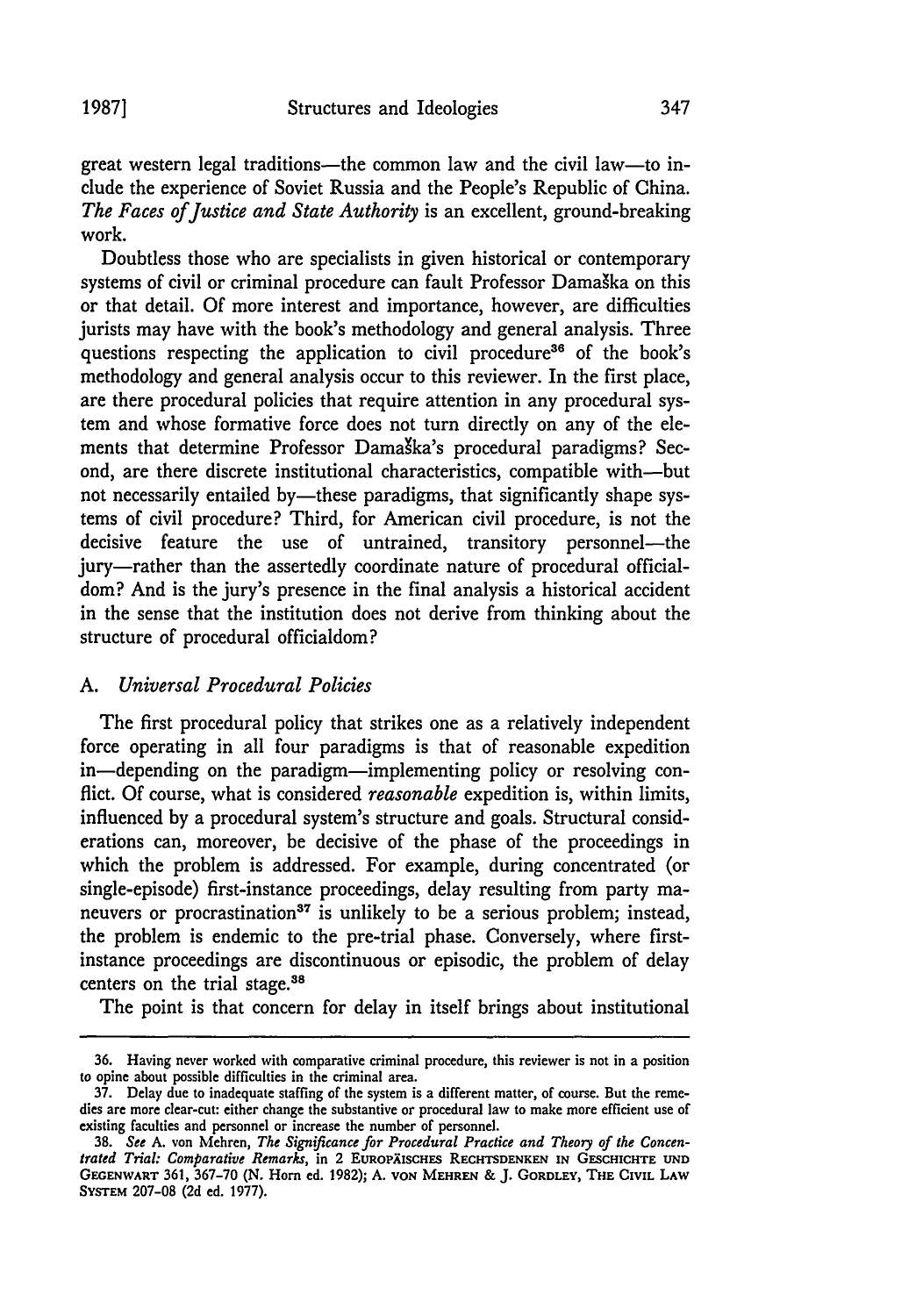accommodations that may be in tension with the procedural arrangements described in Professor Damaška's paradigms. For example, dissatisfaction with delay fueled the reform of the German Code of Civil Procedure, which produced important amendments that came into force on January 1, 1975, and July 1, 1977.<sup>39</sup> In first-instance proceedings, these amendments seek, above all else, to concentrate the trial as much as possible within the general framework of a discontinuous procedure. In German first-instance proceedings, the policy of reasonable expedition is thus in tension with the implication of the conflict-solving/hierarchical-authority model within which Professor Damaka locates Continental European civil procedure. The German reforms impose a procedural duty on each party to present his case as promptly and completely as possible. Under the *Zivilprozessordnung,* this duty is sanctioned by the court's power to exclude claims, defenses, and cause material if "in the court's opinion the ultimate disposition of the controversy would be delayed by admitting the matter in question and the delay was due to gross negligence."<sup>40</sup> Significant discretion is thus exercised by the court of first instance. Furthermore, as a result of the new amendments, where the court of first instance excludes material, the excluded material is no longer admissible on appeal *(Berufung)-even* though, in principle, appeal permits a full retrying of the case, including the introduction of new evidence.<sup>41</sup> The procedural policy of reasonable expedition thus seems a formative force that is not entirely captured by Professor Damaška's paradigms; on occasion, the policy pushes a procedural system in directions other than those suggested by the relevant paradigm.

Another fundamental procedural policy---that which disfavors surprise-requires that whoever is charged with gathering the materials on the basis of which the adjudicator will decide be in a position to do a reasonably thorough job. Regardless of the system in question, this procedural policy finds expression in one of two basic ways: either (1) full preparation is essentially completed before presentation to the adjudicator or (2) the presentation is susceptible to postponements and extensions as new factual allegations or issues arise in its course. Within each of these two basic approaches, several variations are possible. For example, extensive pleadings by each party can be required and continued until every point of agreement and disagreement between the parties has emerged. Alternatively, the pleading process can be abbreviated and arrangements provided whereby those charged with gathering the cause materials can

**<sup>39.</sup>** See A. von Mehren, supra note **38,** at **370.**

<sup>40.</sup> ZPO § 296(2) (1985): "[W]enn ihre Zulassung nach der freien Uberzeugung des Gerichts die Erledigung des Rechtsstreits verzögern würde und die Verspätung auf grober Nachlässigkeit beruht."

<sup>41.</sup> Section 528(3) of the Code of Civil Procedure now provides that "Angriffs- und Verteidigungsmittel, die im ersten Rechtszug zu Recht zurückgewiesen worden sind, bleiben ausgeschlossen." ZPO § 528(3) (1985). ("Grounds of claim and defense, correctly excluded in the first instance, remain excluded.").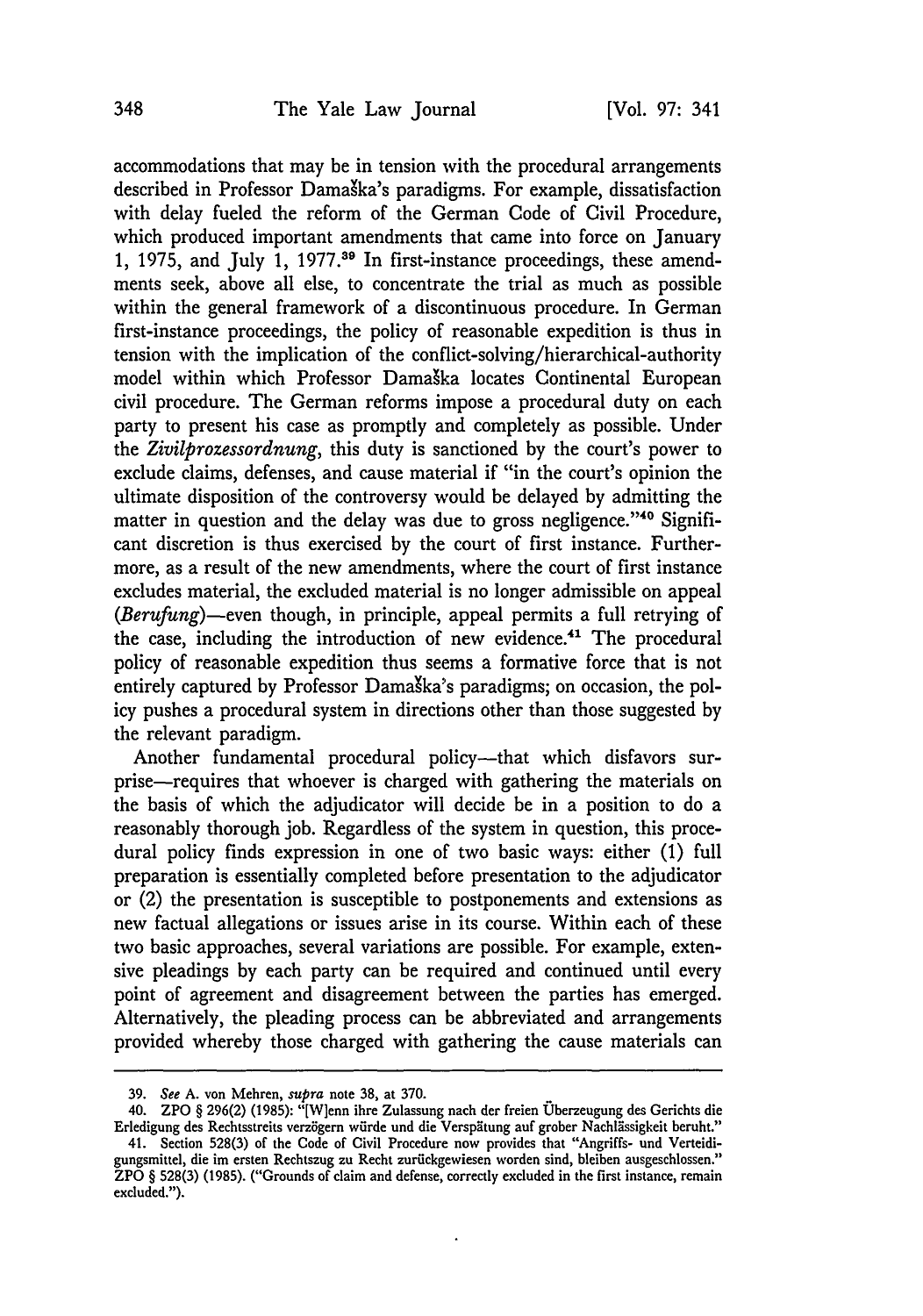familiarize themselves thoroughly with the matter before presentation to the adjudicator begins. In contemporary American civil procedure, the latter approach has been used and provision is made for elaborate pretrial interrogatory and discovery procedures.

A system that does not accommodate the policy in favor of expeditiousness by arrangements that operate before the presentation to the adjudicator begins requires accommodations that take hold during the presentation itself. Postponements and extensions of the presentation become inevitable; a discontinuous trial cannot be avoided.

All solutions to what is usually called the problem of surprise carry certain institutional advantages and disadvantages. For example, reliance on pretrial investigatory procedures such as interrogatories and discovery at the stage of presentation to the adjudicator both enhances the position of those who have prepared the case and encourages a passive role for the adjudicator. Conversely, where the problem of surprise is dealt with after the presentation of the 'matter to the adjudicator has begun, he need not necessarily remain passive. Indeed, because surprise now tends to become entangled with delay, the adjudicator's position tends to be more pivotal. Here again, as in the case of the delay problem, formative forces are set in motion whose sources lie, at least in some measure, outside Professor Damăska's paradigms.

## *B. Institutional Characteristics*

If universal procedural policies shape procedural systems, so too do particular institutional characteristics. Thus, many significant aspects of firstinstance civil procedure can be viewed as depending upon whether the presentation of the cause to the adjudicator is concentrated or discontinuous.42 In a procedural system that uses a concentrated trial, the delay problem arises not at the trial stage, but prior to trial. Specific pressures that have important effects on procedural arrangements operate in such systems; in particular, as has already been remarked, the surprise problem can be handled only by arrangements that take hold before the presentation of the cause materials to the adjudicator has begun.

Other options for dealing with surprise are available to a system accustomed to the discontinuous trial. Such systems can deal with surprise either by adopting arrangements that attach at the pretrial stage or, alternatively, by simply taking advantage of the discontinuous nature of the system's trial phase. Indeed, an interaction between the procedural policy against surprise and the discontinuous nature of the trial is normal; to avoid surprise, the trial must be discontinuous and, therefore, there is no

<sup>42.</sup> *See generally* **A. VON MEHREN** *&* **J. GORDLEY,** *supra* note **38,** at **203-08.**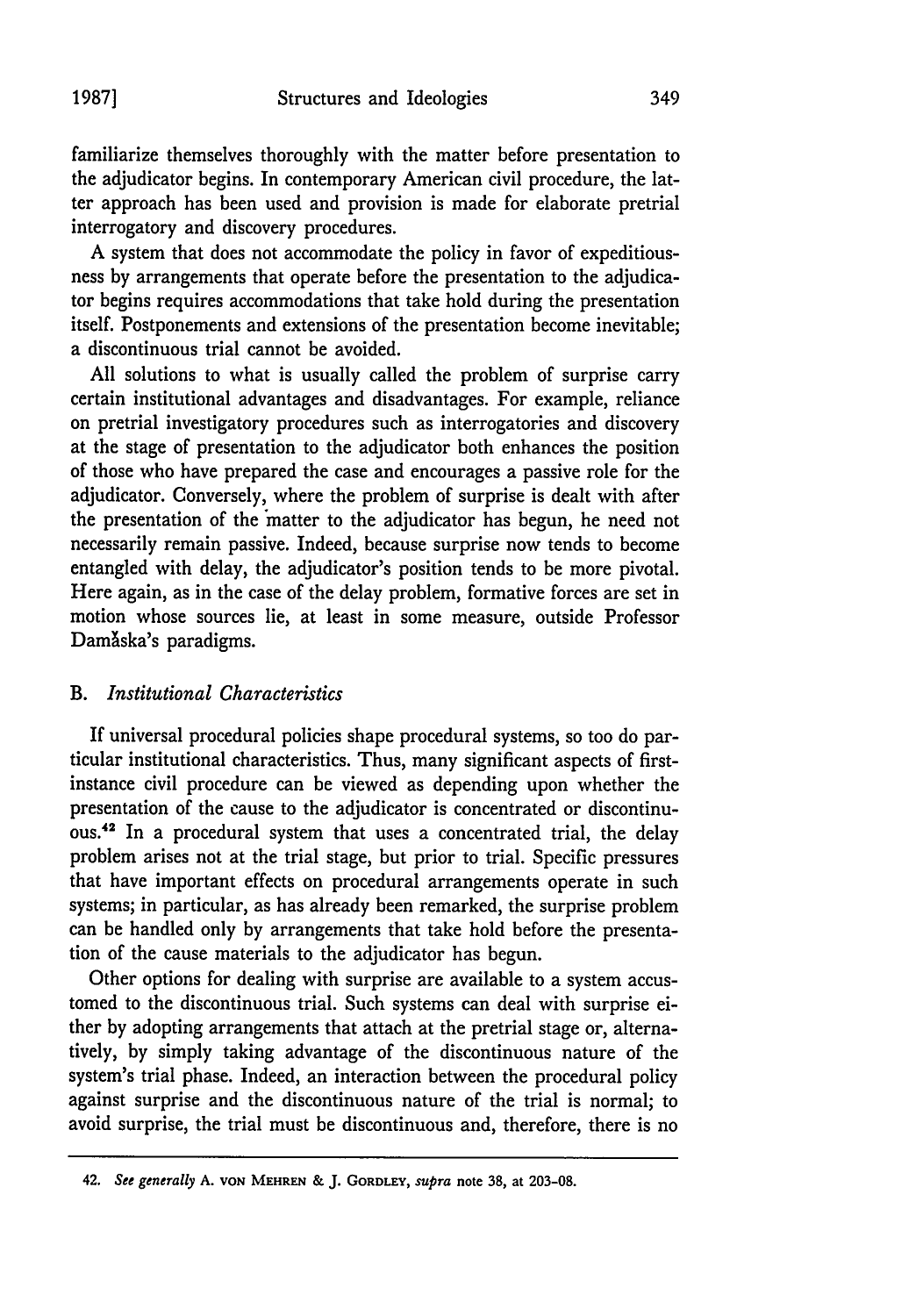need to develop alternative approaches to the surprise problem with their attendant complications and difficulties.

### C. *Anglo-American Civil Procedure*

There remains the question whether, for Anglo-American civil procedure, the coordinate nature of procedural authority is as clear and decisive as Professor Damaka suggests. From a contemporary American perspective, only one of the three elements that characterize coordinate authority, the important reliance on occasional, *ad hoc* adjudicators (the jury), seems pervasive and of decisive importance. The reliance on such adjudicators clearly requires practices and arrangements that would not be necessary if all first-instance proceedings in the American system were conducted before judges alone. Use of a jury system requires concentration of the trial phase; an occasional, *ad hoc* adjudicator simply cannot be available for episodic proceedings that occur from time to time over an extended period. Likewise, if a jury system is to remain faithful to its animating philosophy, first-level appellate review cannot undertake a full redoing of the matter except by impanelling a jury. The practical difficulties and costs that would be involved are, of course, far too great for such an arrangement to be feasible. The more restrictive character of the first level of appellate review in the United States than in many Continental European systems is explained quite as well by this reality as by different attitudes towards hierarchy.

In this connection a final observation can be ventured: In large measure, the coordinate nature of contemporary American procedural officialdom can be understood as entailed by the use of juries; however, neither the jury's emergence nor its continued existence seems to be rooted in society's adherence to the coordinate ideal. Theories and values, on the one hand, and social and institutional arrangements and practices, on the other, always interact. But the influence that one side of the equation has over the other varies in the course of history considerably. In the case of first-instance proceedings in the United States, arguably the institutional fact of the jury-rather than the attractiveness of coordinate values-has been, and remains, decisive.

To the extent that these criticisms have merit, they suggest that Professor Damaška's approach underestimates the separate and independent importance of certain procedural policies and institutions. His paradigms may well explain the general contours that procedural systems exhibit. However, the range of possible variation remains considerable. Particularly in comparing systems produced by juridical traditions that are culturally and historically linked, Professor Damaška's approach may attribute too little independent significance and force to procedural policies against delay and surprise and may underplay the importance of discrete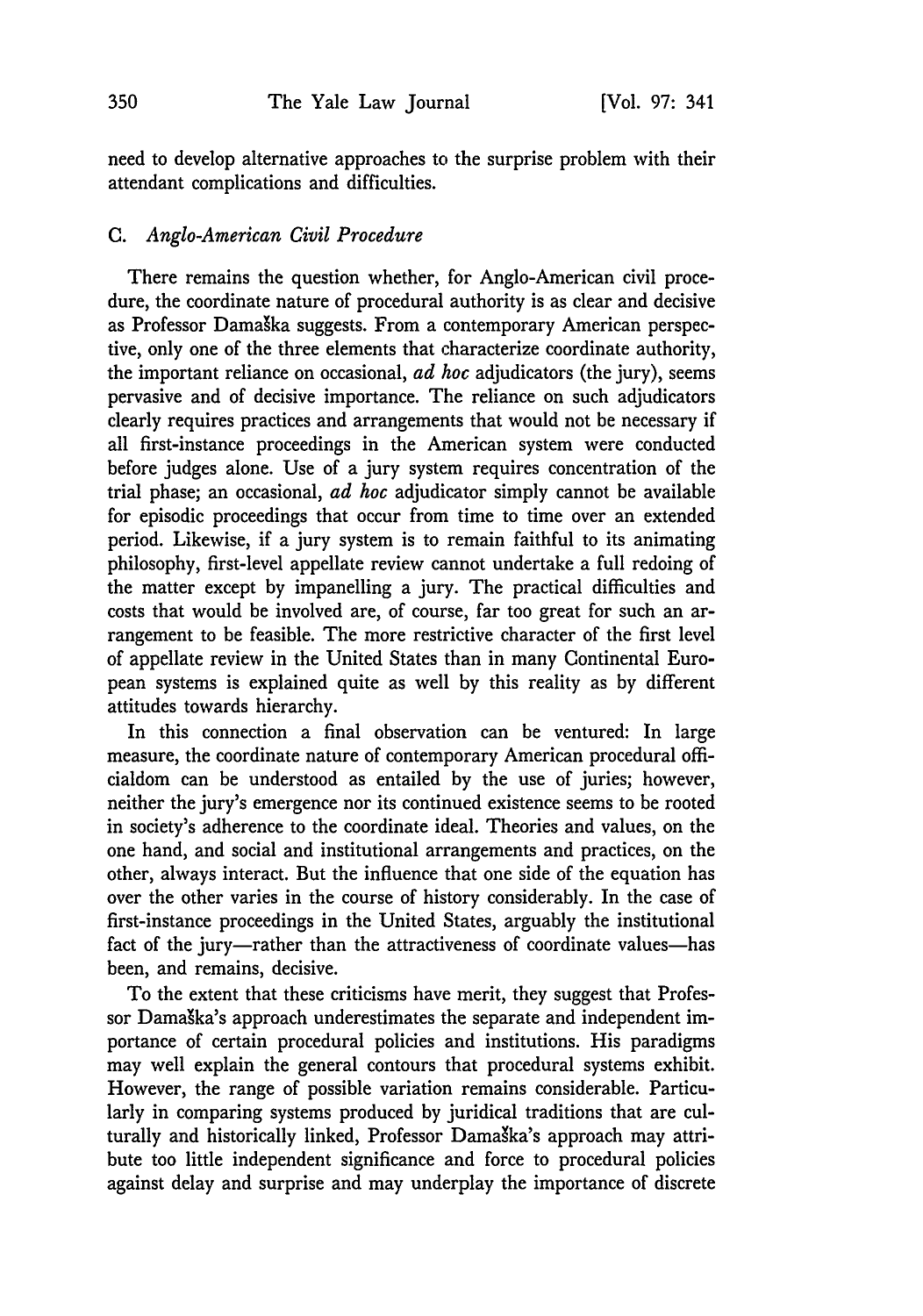institutions such as the concentrated or episodic nature of first-instance proceedings.